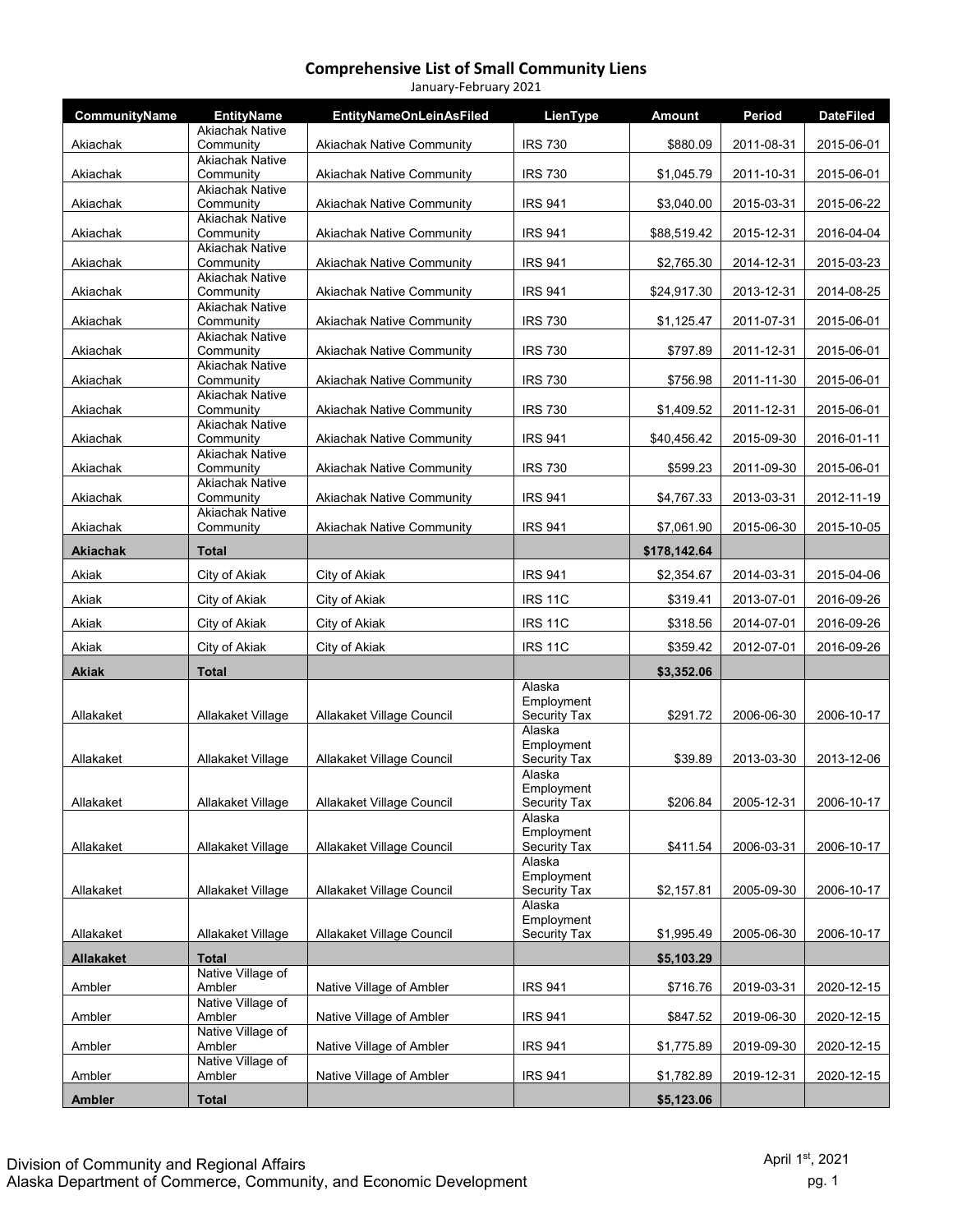| January-February 2021 |                                        |                                                    |                                      |               |            |                  |  |  |
|-----------------------|----------------------------------------|----------------------------------------------------|--------------------------------------|---------------|------------|------------------|--|--|
| CommunityName         | <b>EntityName</b><br>Native Village of | <b>EntityNameOnLeinAsFiled</b>                     | LienType                             | <b>Amount</b> | Period     | <b>DateFiled</b> |  |  |
| Atmautluak            | Atmautluak                             | <b>Atmautluak Traditional Council</b>              | <b>IRS 730</b>                       | \$80.42       | 2019-02-28 | 2020-11-02       |  |  |
| Atmautluak            | Native Village of<br>Atmautluak        | <b>Atmautluak Traditional Council</b>              | <b>IRS 941</b>                       | \$12,022.98   | 2017-06-30 | 2020-11-02       |  |  |
| Atmautluak            | Native Village of<br>Atmautluak        | <b>Atmautluak Traditional Council</b>              | <b>IRS 941</b>                       | \$48,157.04   | 2017-09-30 | 2020-11-02       |  |  |
|                       | Native Village of                      |                                                    |                                      |               |            |                  |  |  |
| Atmautluak            | Atmautluak<br>Native Village of        | <b>Atmautluak Traditional Council</b>              | <b>IRS 941</b>                       | \$51,872.98   | 2017-12-31 | 2020-11-02       |  |  |
| Atmautluak            | Atmautluak<br>Native Village of        | Atmautluak Traditional Council                     | <b>IRS 941</b>                       | \$40,882.60   | 2018-03-31 | 2020-11-02       |  |  |
| Atmautluak            | Atmautluak                             | <b>Atmautluak Traditional Council</b>              | <b>IRS 941</b>                       | \$25,548.36   | 2018-06-30 | 2020-11-02       |  |  |
| Atmautluak            | Native Village of<br>Atmautluak        | <b>Atmautluak Traditional Council</b>              | <b>IRS 941</b>                       | \$20,969.47   | 2018-09-30 | 2020-11-02       |  |  |
| <b>Atmautluak</b>     | <b>Total</b>                           |                                                    |                                      | \$199,533.85  |            |                  |  |  |
| <b>Bethel</b>         | Native Village of<br><b>Bethel</b>     | <b>Orutsararmiut Traditional Native</b><br>Council | <b>IRS 941</b>                       | \$37,105.66   | 2018-09-30 | 2020-12-02       |  |  |
| <b>Bethel</b>         | Native Village of<br><b>Bethel</b>     | <b>Orutsararmiut Traditional Native</b><br>Council | <b>IRS 941</b>                       | \$138.97      | 2019-06-30 | 2020-12-02       |  |  |
| <b>Bethel</b>         | Native Village of<br><b>Bethel</b>     | <b>Orutsararmiut Traditional Native</b><br>Council | <b>IRS 941</b>                       | \$2,305.59    | 2019-09-30 | 2020-12-02       |  |  |
| <b>Bethel</b>         | Native Village of<br><b>Bethel</b>     | <b>Orutsararmiut Traditional Native</b><br>Council | <b>IRS 941</b>                       | \$36,415.87   | 2019-12-31 | 2020-12-22       |  |  |
|                       |                                        |                                                    |                                      |               |            |                  |  |  |
| <b>Bethel</b>         | <b>Total</b>                           |                                                    | Alaska                               | \$75,966.09   |            |                  |  |  |
| <b>Brevig Mission</b> | City of Brevig<br>Mission              | City of Brevig Mission                             | Employment<br>Security Tax           | \$2,717.57    | 2013-02-27 | 2013-03-01       |  |  |
| <b>Brevig Mission</b> | <b>Total</b>                           |                                                    |                                      | \$2,717.57    |            |                  |  |  |
| Chefornak             | Village of<br>Chefornak                | <b>Chefornak Traditional Council</b>               | Alaska<br>Employment<br>Security Tax | \$1,046.64    | 2001-06-30 | 2001-11-23       |  |  |
| Chefornak             | Village of<br>Chefornak                | <b>Chefornak Traditional Council</b>               | Alaska<br>Employment<br>Security Tax | \$4,786.15    | 2002-09-30 | 2003-02-15       |  |  |
| Chefornak             | Village of<br>Chefornak                | Cherfornak Water & Sewer Utility                   | Claim of Tax Lien                    | \$39.91       | 2021-01-01 | 2021-01-07       |  |  |
| <b>Chefornak</b>      | <b>Total</b>                           |                                                    |                                      | \$5,872.70    |            |                  |  |  |
| Chevak                | City of Chevak                         | Chevak City Council                                | <b>IRS 730</b>                       | \$74.11       | 2018-07-16 | 2019-06-18       |  |  |
| Chevak                | City of Chevak                         | Chevak City Council                                | <b>IRS 730</b>                       | \$98.62       | 2018-07-16 | 2019-06-18       |  |  |
| Chevak                | City of Chevak                         | Chevak City Council                                | <b>IRS 941</b>                       | \$22,487.82   | 2018-03-05 | 2019-06-18       |  |  |
| Chevak                | City of Chevak                         | Chevak City Council                                | <b>IRS 730</b>                       | \$120.94      | 2018-07-16 | 2019-06-18       |  |  |
| Chevak                | City of Chevak                         | Chevak City Council                                | <b>IRS 730</b>                       | \$58.11       | 2018-07-16 | 2019-06-18       |  |  |
| Chevak                | City of Chevak                         | <b>Chevak City Council</b>                         | <b>IRS 941</b>                       | \$33,215.17   | 2018-04-09 | 2019-06-18       |  |  |
| Chevak                | City of Chevak                         | <b>Chevak City Council</b>                         | <b>IRS 730</b>                       | \$54.11       | 2018-07-16 | 2019-06-18       |  |  |
| Chevak                | City of Chevak                         | <b>Chevak City Council</b>                         | <b>IRS 730</b>                       | \$58.05       | 2018-07-16 | 2019-06-18       |  |  |
| Chevak                | City of Chevak                         | Chevak City Council                                | <b>IRS 730</b>                       | \$64.48       | 2018-07-16 | 2019-06-18       |  |  |
| Chevak                | City of Chevak                         | Chevak City Council                                | <b>IRS 941</b>                       | \$27,390.93   | 2015-03-02 | 2019-06-18       |  |  |
| Chevak                | City of Chevak                         | Chevak City Council                                | <b>IRS 730</b>                       | \$90.73       | 2018-07-16 | 2019-06-18       |  |  |
| Chevak                | City of Chevak                         | <b>Chevak City Council</b>                         | <b>IRS 941</b>                       | \$1,827.56    | 2019-01-14 | 2019-06-18       |  |  |
| Chevak                | City of Chevak                         | Chevak City Council                                | <b>IRS 730</b>                       | \$71.46       | 2018-07-16 | 2019-06-18       |  |  |
| Chevak                | City of Chevak                         | Chevak City Council                                | <b>IRS 941</b>                       | \$21,227.13   | 2019-04-01 | 2019-06-18       |  |  |
| Chevak                | City of Chevak                         | <b>Chevak City Council</b>                         | <b>IRS 730</b>                       | \$140.39      | 2018-10-31 | 2019-08-28       |  |  |
| Chevak                | City of Chevak                         | Chevak City Council                                | <b>IRS 941</b>                       | \$28,928.74   | 2018-03-05 | 2019-06-18       |  |  |
| Chevak                | City of Chevak                         | Chevak City Council                                | <b>IRS 730</b>                       | \$82.44       | 2018-07-16 | 2019-06-18       |  |  |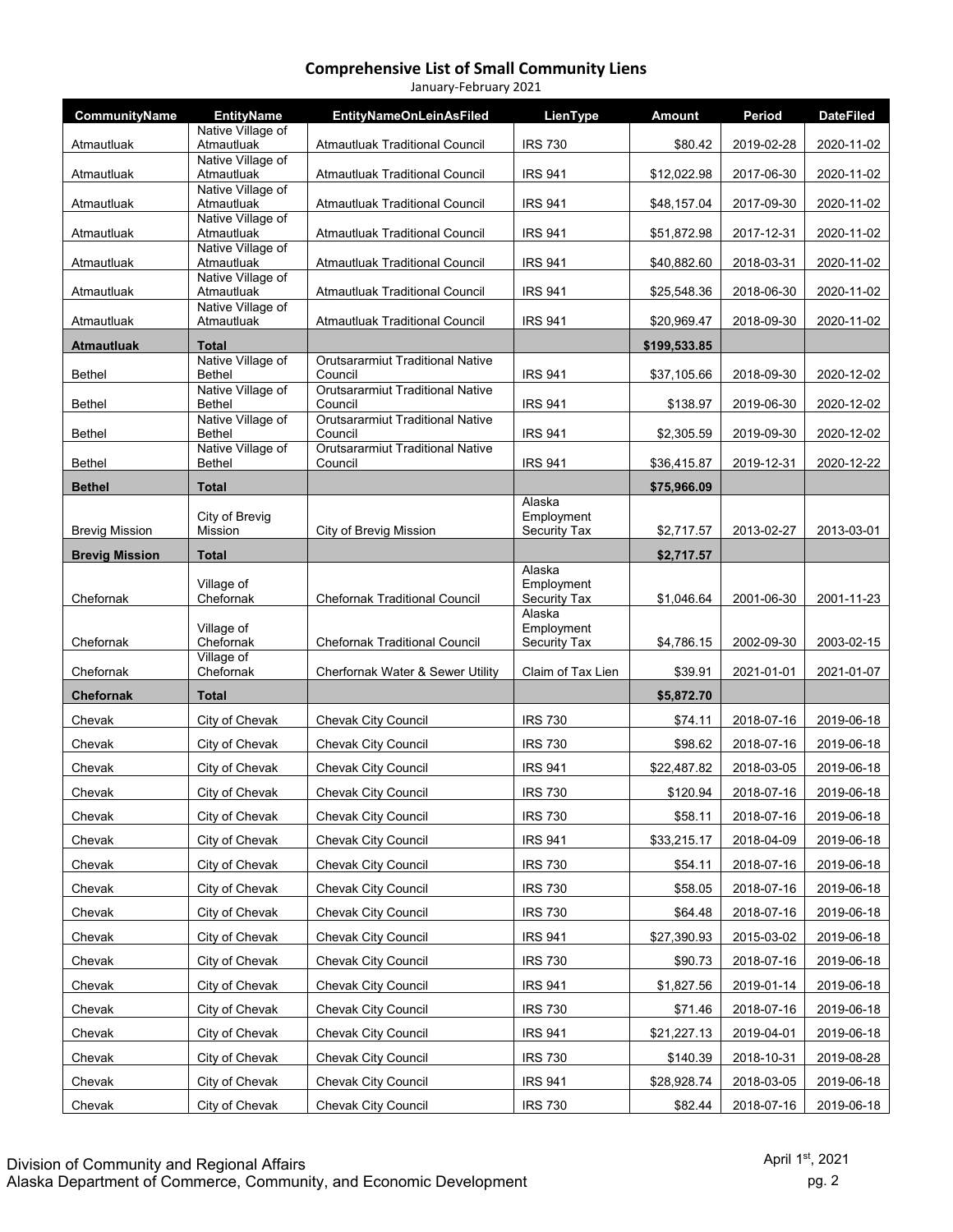#### **Comprehensive List of Small Community Liens** January‐February 2021

| CommunityName | <b>EntityName</b> | <b>EntityNameOnLeinAsFiled</b> | LienType        | <b>Amount</b> | Period     | <b>DateFiled</b> |
|---------------|-------------------|--------------------------------|-----------------|---------------|------------|------------------|
| Chevak        | City of Chevak    | <b>Chevak City Council</b>     | <b>IRS 941</b>  | \$12,896.13   | 2014-07-21 | 2019-06-18       |
| Chevak        | City of Chevak    | <b>Chevak City Council</b>     | <b>IRS 730</b>  | \$255.93      | 2018-07-23 | 2019-06-18       |
| Chevak        | City of Chevak    | <b>Chevak City Council</b>     | <b>IRS 6721</b> | \$10,296.90   | 2014-11-17 | 2019-06-18       |
| Chevak        | City of Chevak    | <b>Chevak City Council</b>     | <b>IRS 941</b>  | \$26,875.14   | 2017-11-06 | 2019-06-18       |
| Chevak        | City of Chevak    | Chevak City Council            | <b>IRS 941</b>  | \$31,507.36   | 2018-02-26 | 2019-06-18       |
| Chevak        | City of Chevak    | <b>Chevak City Council</b>     | <b>IRS 730</b>  | \$113.63      | 2018-07-16 | 2019-06-18       |
| Chevak        | City of Chevak    | Chevak City Council            | <b>IRS 730</b>  | \$186.91      | 2018-07-16 | 2019-06-18       |
| Chevak        | City of Chevak    | Chevak City Council            | <b>IRS 941</b>  | \$3,049.91    | 2018-10-01 | 2019-06-18       |
| Chevak        | City of Chevak    | <b>Chevak City Council</b>     | <b>IRS 730</b>  | \$106.60      | 2018-07-16 | 2019-06-18       |
| Chevak        | City of Chevak    | <b>Chevak City Council</b>     | <b>IRS 941</b>  | \$28,943.29   | 2019-03-31 | 2019-08-28       |
| Chevak        | City of Chevak    | <b>Chevak City Council</b>     | <b>IRS 730</b>  | \$90.87       | 2018-07-16 | 2019-06-18       |
| Chevak        | City of Chevak    | <b>Chevak City Council</b>     | <b>IRS 730</b>  | \$53.14       | 2018-07-16 | 2019-06-18       |
| Chevak        | City of Chevak    | <b>Chevak City Council</b>     | <b>IRS 6721</b> | \$43,548.58   | 2015-01-12 | 2019-06-18       |
| Chevak        | City of Chevak    | Chevak City Council            | <b>IRS 730</b>  | \$132.71      | 2018-07-16 | 2019-06-18       |
| Chevak        | City of Chevak    | <b>Chevak City Council</b>     | <b>IRS 941</b>  | \$29,790.01   | 2017-12-25 | 2019-06-18       |
| Chevak        | City of Chevak    | <b>Chevak City Council</b>     | <b>IRS 730</b>  | \$92.91       | 2018-07-16 | 2019-06-18       |
| Chevak        | City of Chevak    | Chevak City Council            | <b>IRS 941</b>  | \$31,244.96   | 2017-04-03 | 2019-06-18       |
| Chevak        | City of Chevak    | <b>Chevak City Council</b>     | <b>IRS 730</b>  | \$71.28       | 2018-07-16 | 2019-06-18       |
| Chevak        | City of Chevak    | <b>Chevak City Council</b>     | <b>IRS 941</b>  | \$26,621.53   | 2017-07-10 | 2019-06-18       |
| Chevak        | City of Chevak    | <b>Chevak City Council</b>     | <b>IRS 730</b>  | \$49.52       | 2018-07-16 | 2019-06-18       |
| Chevak        | City of Chevak    | <b>Chevak City Council</b>     | <b>IRS 730</b>  | \$101.46      | 2018-10-01 | 2019-06-18       |
| Chevak        | City of Chevak    | <b>Chevak City Council</b>     | <b>IRS 941</b>  | \$1,120.54    | 2015-04-13 | 2019-06-18       |
| Chevak        | City of Chevak    | <b>Chevak City Council</b>     | <b>IRS 941</b>  | \$1,912.87    | 2018-07-30 | 2019-06-18       |
| Chevak        | City of Chevak    | Chevak City Council            | <b>IRS 941</b>  | \$27,162.44   | 2017-01-02 | 2019-06-18       |
| Chevak        | City of Chevak    | <b>Chevak City Council</b>     | <b>IRS 941</b>  | \$27,143.16   | 2016-06-13 | 2019-06-18       |
| Chevak        | City of Chevak    | Chevak City Council            | <b>IRS 730</b>  | \$52.98       | 2018-07-16 | 2019-06-18       |
| Chevak        | City of Chevak    | Chevak City Council            | <b>IRS 941</b>  | \$25,321.20   | 2018-03-26 | 2019-06-18       |
| Chevak        | City of Chevak    | Chevak City Council            | <b>IRS 941</b>  | \$26.774.36   | 2018-02-26 | 2019-06-18       |
| Chevak        | City of Chevak    | <b>Chevak City Council</b>     | <b>IRS 730</b>  | \$61.31       | 2018-07-16 | 2019-06-18       |
| Chevak        | City of Chevak    | <b>Chevak City Council</b>     | <b>IRS 730</b>  | \$58.39       | 2018-07-16 | 2019-06-18       |
| Chevak        | <b>Total</b>      |                                |                 | \$491,626.81  |            |                  |
| Eek           | City of Eek       | City of Eek                    | <b>IRS 941</b>  | \$894.08      | 2018-12-31 | 2020-12-02       |
| Eek           | City of Eek       | City of Eek                    | <b>IRS 941</b>  | \$606.02      | 2019-03-31 | 2020-12-02       |
| Eek           | City of Eek       | City of Eek                    | <b>IRS 941</b>  | \$10,659.89   | 2019-06-30 | 2020-12-02       |
| Eek           | City of Eek       | City of Eek                    | <b>IRS 941</b>  | \$308.25      | 2020-06-30 | 2020-12-14       |
| Eek           | City of Eek       | City of Eek                    | <b>IRS 941</b>  | \$4,465.97    | 2018-06-30 | 2020-12-02       |
| Eek           | City of Eek       | City of Eek                    | <b>IRS 941</b>  | \$542.00      | 2019-12-31 | 2020-12-02       |
| Eek           | <b>Total</b>      |                                |                 | \$17,476.21   |            |                  |
| Elim          | City of Elim      | City of Elim                   | <b>IRS 941</b>  | \$2,834.64    | 2014-03-31 | 2017-02-01       |
| Elim          | City of Elim      | City of Elim                   | <b>IRS 941</b>  | \$1,358.41    | 2014-12-31 | 2017-02-01       |
| Elim          | City of Elim      | City of Elim                   | <b>IRS 941</b>  | \$1,230.43    | 2015-06-30 | 2017-02-01       |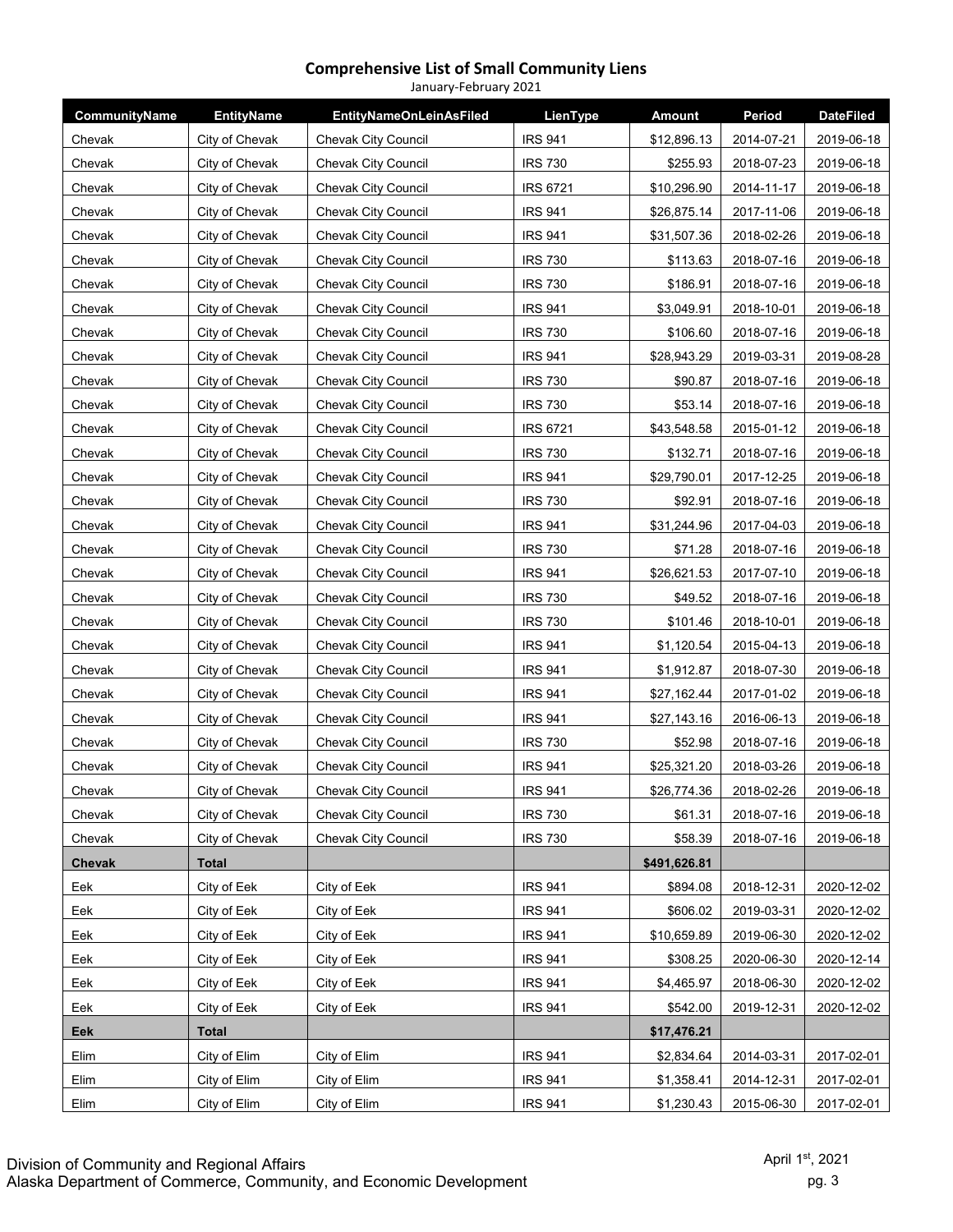#### **Comprehensive List of Small Community Liens** January‐February 2021

|                           | <b>EntityName</b>                 | <b>EntityNameOnLeinAsFiled</b> | LienType                             | <b>Amount</b>              | Period     | <b>DateFiled</b> |
|---------------------------|-----------------------------------|--------------------------------|--------------------------------------|----------------------------|------------|------------------|
| Elim                      | City of Elim                      | City of Elim                   | <b>IRS 941</b>                       | \$7,775.82                 | 2015-09-30 | 2017-02-01       |
| Elim                      | City of Elim                      | City of Elim                   | <b>IRS 941</b>                       | \$1,167.98                 | 2016-03-31 | 2017-02-01       |
| Elim                      | City of Elim                      | City of Elim                   | <b>IRS 941</b>                       | \$22,483.41                | 2015-12-31 | 2017-02-01       |
| Elim                      | City of Elim                      | City of Elim                   | <b>IRS 941</b>                       | \$1,404.96                 | 2015-03-31 | 2017-02-01       |
| Elim                      | City of Elim                      | City of Elim                   | <b>IRS 941</b>                       | \$23,405.80                | 2016-06-30 | 2017-02-01       |
| <b>Elim</b>               | <b>Total</b>                      |                                |                                      | \$61,661.45                |            |                  |
| Gambell                   | City of Gambell                   | <b>Gambell Common Council</b>  | Alaska<br>Employment<br>Security Tax | \$2,262.00                 | 2019-05-06 | 2019-05-09       |
| <b>Gambell</b>            | <b>Total</b>                      |                                |                                      | \$2,262.00                 |            |                  |
| Goodnews Bay              | Native Village of<br>Goodnews Bay | Native Village of Goodnews Bay | <b>IRS 941</b>                       | \$23,688.43                | 2019-09-30 | 2020-12-02       |
| Goodnews Bay              | <b>City of Goodnews</b><br>Bay    | City of Goodnews Bay           | <b>IRS 941</b>                       | \$5,005.21                 | 2012-12-31 | 2020-12-22       |
| Goodnews Bay              | City of Goodnews<br>Bay           | City of Goodnews Bay           | <b>IRS 941</b>                       | \$113.35                   | 2013-06-30 | 2020-12-22       |
|                           | <b>City of Goodnews</b><br>Bay    | City of Goodnews Bay           | <b>IRS 941</b>                       |                            |            | 2020-12-22       |
| Goodnews Bay              | <b>City of Goodnews</b>           |                                |                                      | \$3,213.49                 | 2013-09-30 |                  |
| Goodnews Bay              | Bay<br><b>City of Goodnews</b>    | City of Goodnews Bay           | <b>IRS 941</b>                       | \$27.39                    | 2017-09-30 | 2020-12-22       |
| Goodnews Bay              | Bay<br>City of Goodnews           | City of Goodnews Bay           | <b>IRS 941</b>                       | \$3,683.53                 | 2018-03-31 | 2020-12-22       |
| Goodnews Bay              | Bay                               | City of Goodnews Bay           | <b>IRS 941</b>                       | \$748.31                   | 2018-09-30 | 2020-12-22       |
| Goodnews Bay              | <b>City of Goodnews</b><br>Bay    | City of Goodnews Bay           | <b>IRS 941</b>                       | \$3,972.05                 | 2018-12-31 | 2020-12-22       |
| Goodnews Bay              | <b>City of Goodnews</b><br>Bay    | City of Goodnews Bay           | <b>IRS 941</b>                       | \$3,318.39                 | 2018-06-30 | 2020-12-22       |
|                           | <b>Total</b>                      |                                |                                      | \$43,770.15                |            |                  |
| <b>Goodnews Bay</b>       |                                   |                                |                                      |                            |            |                  |
| Hydaburg                  | City of Hydaburg                  | City of Hydaburg               | <b>IRS 941</b>                       | \$272.79                   | 2017-06-26 | 2019-04-17       |
| Hydaburg                  | City of Hydaburg                  | City of Hydaburg               | <b>IRS 941</b>                       | \$4,250.55                 | 2018-09-24 | 2019-04-17       |
| Hydaburg                  | City of Hydaburg                  | City of Hydaburg               | <b>IRS 941</b>                       | \$3,161.04                 | 2017-11-06 | 2019-04-17       |
| Hydaburg                  | City of Hydaburg                  | City of Hydaburg               | <b>IRS 941</b>                       | \$2,924.29                 | 2018-09-24 | 2019-04-17       |
| Hydaburg                  | City of Hydaburg                  | City of Hydaburg               | <b>IRS 941</b>                       | \$164.17                   | 2018-10-01 | 2019-04-17       |
| Hydaburg                  | City of Hydaburg                  | City of Hydaburg               | <b>IRS 941</b>                       | \$5,902.46                 | 2018-09-24 | 2019-04-17       |
| <b>Hydaburg</b>           | <b>Total</b>                      |                                |                                      | \$16,675.30                |            |                  |
|                           | Ivanof Bay Tribal                 |                                | Alaska<br>Employment                 |                            |            |                  |
| Ivanof Bay                | Council                           | Ivanof Bay Tribal Council      | Security Tax<br>Alaska               | \$610.55                   | 2018-03-31 | 2018-09-11       |
|                           | Ivanof Bay Tribal                 |                                | Employment                           |                            |            |                  |
| Ivanof Bay                | Council                           | Ivanof Bay Tribal Council      | <b>Security Tax</b><br>Alaska        | \$583.32                   | 2017-12-31 | 2018-05-25       |
| Ivanof Bay                | Ivanof Bay Tribal<br>Council      | Ivanof Bay Tribal Council      | Employment<br><b>Security Tax</b>    | \$6.45                     | 2017-06-30 | 2018-05-25       |
| <b>Ivanof Bay</b>         | <b>Total</b>                      |                                |                                      | \$23,942.25                |            |                  |
| Kalskag                   | Native Village of<br>Kalskag      | Native Village of Kalskag      | <b>IRS 941</b>                       | \$12,819.91                | 2019-09-30 | 2020-12-02       |
|                           | Native Village of                 |                                |                                      |                            |            |                  |
| Kalskag                   | Kalskag<br>Native Village of      | Native Village of Kalskag      | <b>IRS 941</b>                       | \$317.10                   | 2019-12-31 | 2020-12-02       |
| Kalskag                   | Kalskag<br>Native Village of      | Native Village of Kalskag      | <b>IRS 941</b>                       | \$3,073.56                 | 2020-03-31 | 2020-12-02       |
| Kalskag<br><b>Kalskag</b> | Kalskag<br><b>Total</b>           | Native Village of Kalskag      | <b>IRS 941</b>                       | \$11,903.32<br>\$28,113.89 | 2020-06-30 | 2020-12-02       |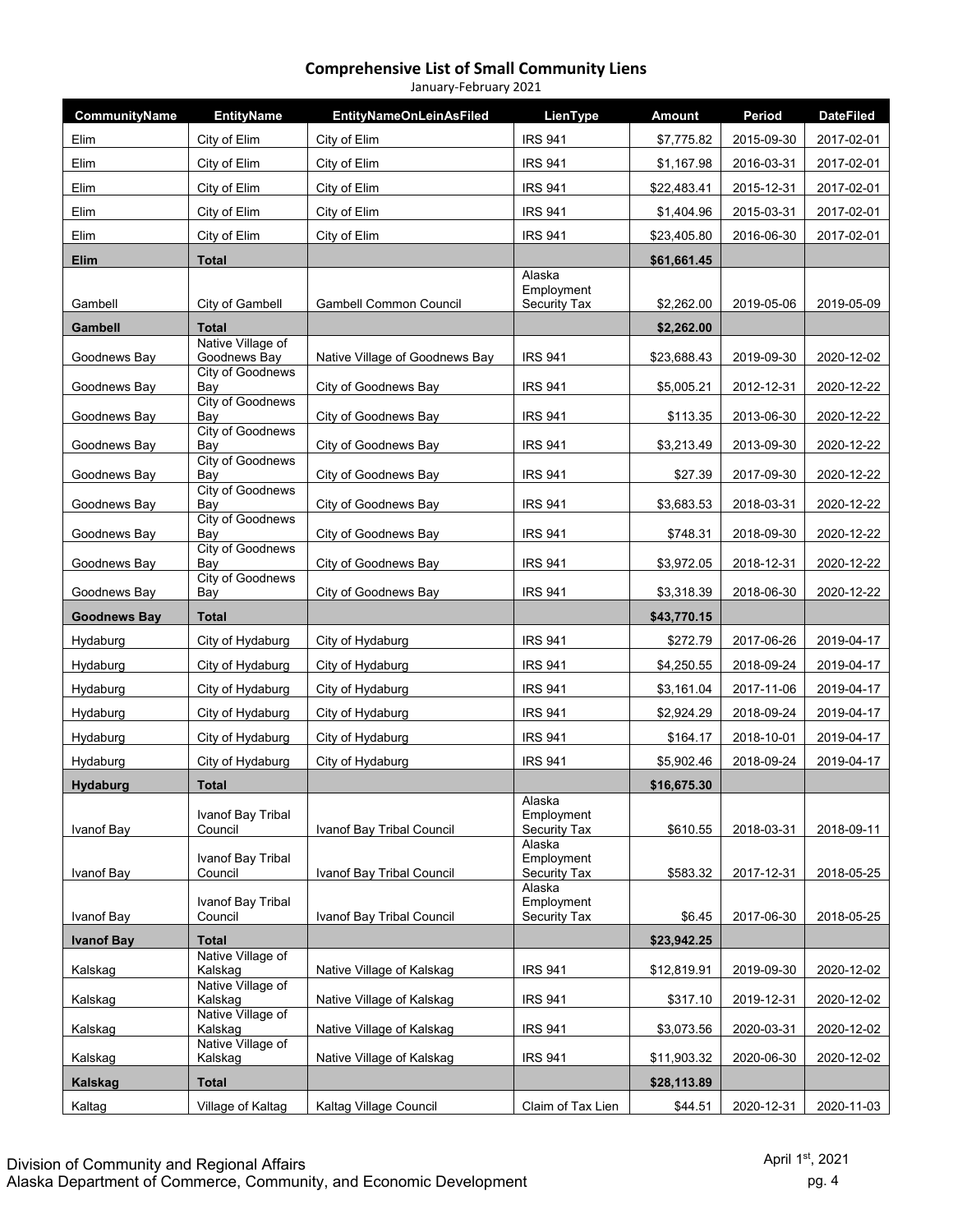#### **Comprehensive List of Small Community Liens** January‐February 2021

| CommunityName       | <b>EntityName</b>                       | <b>EntityNameOnLeinAsFiled</b> | LienType                                    | Amount       | Period     | <b>DateFiled</b> |
|---------------------|-----------------------------------------|--------------------------------|---------------------------------------------|--------------|------------|------------------|
| Kaltag              | <b>Total</b>                            |                                |                                             | \$44.51      |            |                  |
| Kwethluk            | City of Kwethluk                        | Kwethluk IRA Council           | <b>IRS 730</b>                              | \$253.17     | 2017-11-30 | 2020-12-14       |
| Kwethluk            | City of Kwethluk                        | Kwethluk IRA Council           | <b>IRS 730</b>                              | \$129.77     | 2018-10-31 | 2020-12-14       |
| Kwethluk            | City of Kwethluk                        | Kwethluk IRA Council           | <b>IRS 941</b>                              | \$36,706.82  | 2017-09-30 | 2020-12-14       |
| Kwethluk            | City of Kwethluk                        | Kwethluk IRA Council           | <b>IRS 941</b>                              | \$55,855.95  | 2017-12-31 | 2020-12-14       |
| Kwethluk            | City of Kwethluk                        | Kwethluk IRA Council           | <b>IRS 941</b>                              | \$1,656.39   | 2018-03-31 | 2020-12-14       |
| Kwethluk            | City of Kwethluk                        | Kwethluk IRA Council           | <b>IRS 941</b>                              | \$3,466.82   | 2018-06-30 | 2020-12-14       |
| Kwethluk            | City of Kwethluk                        | <b>Kwethluk IRA Council</b>    | <b>IRS 941</b>                              | \$3,593.48   | 2018-09-30 | 2020-12-14       |
| Kwethluk            | City of Kwethluk                        | Kwethluk IRA Council           | <b>IRS 941</b>                              | \$3,012.86   | 2018-12-31 | 2020-12-14       |
| Kwethluk            | City of Kwethluk                        | Kwethluk IRA Council           | <b>IRS 941</b>                              | \$2,056.29   | 2019-03-31 | 2020-12-14       |
| Kwethluk            | City of Kwethluk                        | Kwethluk IRA Council           | <b>IRS 941</b>                              | \$3,123.20   | 2019-06-30 | 2020-12-14       |
| Kwethluk            | City of Kwethluk                        | Kwethluk IRA Council           | <b>IRS 941</b>                              | \$4,493.92   | 2019-09-30 | 2020-12-14       |
| <b>Kwethluk</b>     | <b>Total</b>                            |                                |                                             | \$114,348.67 |            |                  |
| Napaskiak           | Native Village of<br>Napaskiak          | Native Village of Napaskiak    | Claim of Tax Lien                           | \$2,297.25   | 2021-01-01 | 2021-01-14       |
| Napaskiak           | <b>Total</b>                            |                                |                                             | \$2,297.25   |            |                  |
| New Stuyahok        | <b>New Stuyahok</b><br>Village          | New Stuyahok Village Council   | <b>IRS 941</b>                              | \$473.37     | 2019-06-30 | 2020-12-22       |
|                     | New Stuyahok                            |                                |                                             |              |            |                  |
| New Stuyahok        | Village                                 | New Stuyahok Village Council   | <b>IRS 941</b>                              | \$865.05     | 2020-03-31 | 2020-12-22       |
| <b>New Stuyahok</b> | <b>Total</b>                            |                                |                                             | \$1,338.42   |            |                  |
| Noorvik             | City of Noorvik                         | City of Noorvik                | <b>IRS 941</b>                              | \$29,429.61  | 2014-03-30 | 2020-12-08       |
| Noorvik             | City of Noorvik                         | City of Noorvik                | <b>IRS 941</b>                              | \$30,511.44  | 2014-06-30 | 2020-12-08       |
| Noorvik             | City of Noorvik                         | City of Noorvik                | <b>IRS 941</b>                              | \$40,919.99  | 2014-09-30 | 2020-12-08       |
| Noorvik             | City of Noorvik                         | City of Noorvik                | <b>IRS 941</b>                              | \$67,769.52  | 2014-12-31 | 2020-12-08       |
| Noorvik             | City of Noorvik                         | City of Noorvik                | <b>IRS 941</b>                              | \$14,333.11  | 2015-03-31 | 2020-12-08       |
| Noorvik             | City of Noorvik                         | City of Noorvik                | <b>IRS 941</b>                              | \$16,703.55  | 2015-09-30 | 2020-12-08       |
| Noorvik             | City of Noorvik                         | City of Noorvik                | <b>IRS 941</b>                              | \$10,900.62  | 2015-12-31 | 2020-12-08       |
| Noorvik             | City of Noorvik                         | City of Noorvik                | <b>IRS 941</b>                              | \$2,574.92   | 2016-03-31 | 2020-12-08       |
| Noorvik             | City of Noorvik                         | City of Noorvik                | <b>IRS 941</b>                              | \$4,230.13   | 2016-06-30 | 2020-12-08       |
| Noorvik             | City of Noorvik                         | City of Noorvik                | <b>IRS 941</b>                              | \$974.54     | 2016-09-30 | 2020-12-08       |
| Noorvik             | City of Noorvik                         | City of Noorvik                | <b>IRS 941</b>                              | \$11,388.44  | 2016-12-31 | 2020-12-08       |
| Noorvik             | City of Noorvik                         | City of Noorvik                | <b>IRS 941</b>                              | \$7,463.30   | 2017-03-31 | 2020-12-08       |
| Noorvik             | City of Noorvik                         | City of Noorvik                | <b>IRS 941</b>                              | \$3,588.24   | 2017-06-30 | 2020-12-08       |
| Noorvik             | City of Noorvik                         | City of Noorvik                | <b>IRS 941</b>                              | \$969.57     | 2017-12-31 | 2020-12-08       |
| Noorvik             | City of Noorvik                         | City of Noorvik                | <b>IRS 941</b>                              | \$3,641.71   | 2018-06-30 | 2020-12-08       |
| Noorvik             | City of Noorvik                         | City of Noorvik                | <b>IRS 941</b>                              | \$1,229.60   | 2018-12-31 | 2020-12-08       |
| Noorvik             | City of Noorvik                         | City of Noorvik                | <b>IRS 941</b>                              | \$893.33     | 2019-03-31 | 2020-12-08       |
| Noorvik             | <b>Total</b>                            |                                |                                             | \$247,521.62 |            |                  |
| Nunapitchuk         | Native Village of<br>Nunapitchuk        | Nunapitchuk IRA Council        | Alaska<br>Employment<br><b>Security Tax</b> | \$3,640.11   | 1999-12-31 | 2000-04-28       |
| <b>Nunapitchuk</b>  | <b>Total</b>                            |                                |                                             | \$3,640.11   |            |                  |
| Pilot Point         | Native Village of<br><b>Pilot Point</b> | Pilot Point Village Council    | <b>IRS 941</b>                              | \$3,087.60   | 2019-03-31 | 2020-12-08       |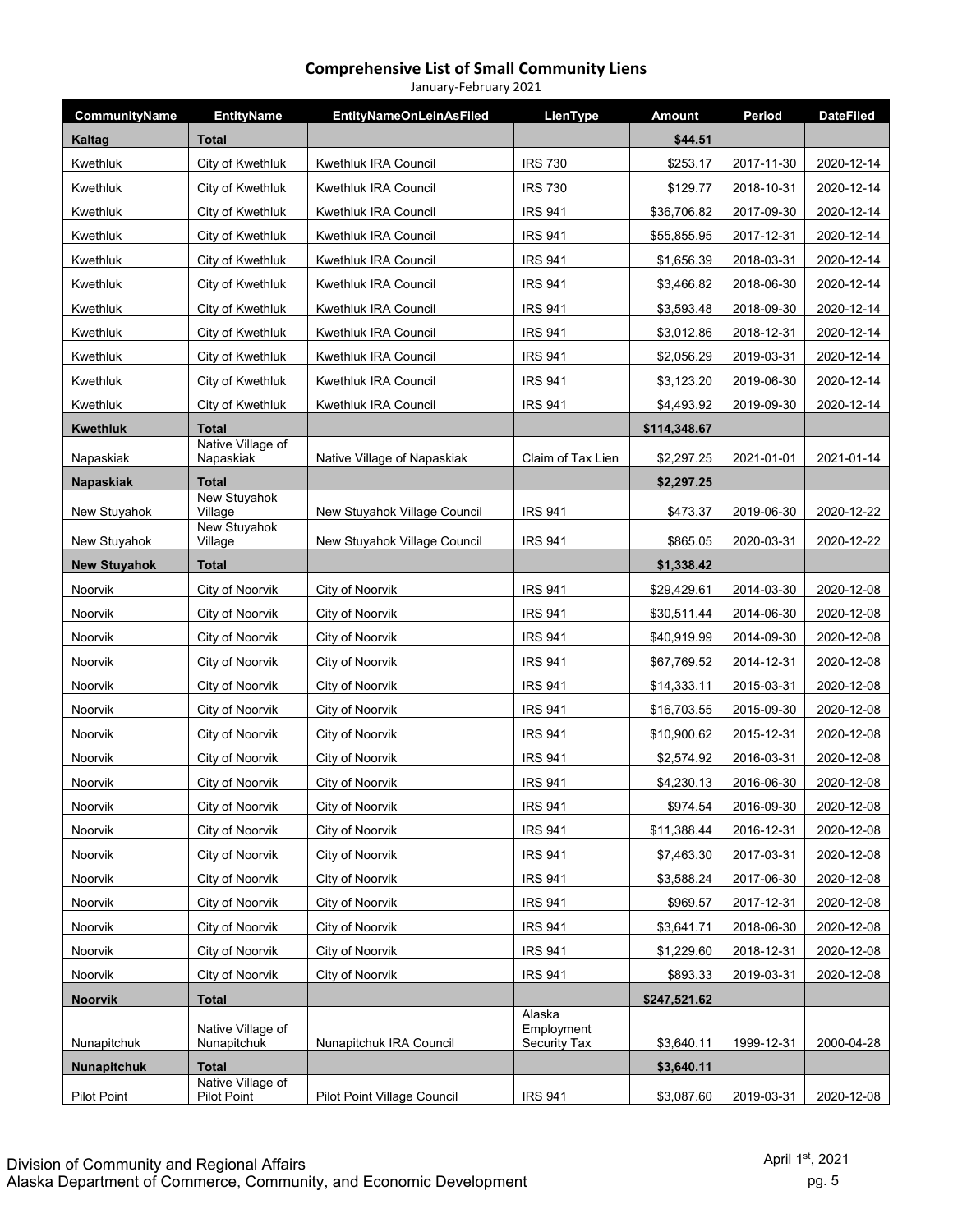| January-February 2021 |                                         |                                                  |                                      |               |            |                  |  |  |
|-----------------------|-----------------------------------------|--------------------------------------------------|--------------------------------------|---------------|------------|------------------|--|--|
| CommunityName         | <b>EntityName</b>                       | <b>EntityNameOnLeinAsFiled</b>                   | LienType                             | <b>Amount</b> | Period     | <b>DateFiled</b> |  |  |
| <b>Pilot Point</b>    | Native Village of<br><b>Pilot Point</b> | Pilot Point Village Council                      | <b>IRS 941</b>                       | \$11,413.21   | 2019-06-30 | 2020-12-08       |  |  |
| <b>Pilot Point</b>    | Native Village of<br>Pilot Point        | Pilot Point Village Council                      | <b>IRS 941</b>                       | \$3,340.12    | 2019-12-31 | 2020-12-22       |  |  |
| <b>Pilot Point</b>    | <b>Total</b>                            |                                                  |                                      | \$17,840.93   |            |                  |  |  |
| Port Heiden           | City of Port<br>Heiden                  | City of Port Heiden                              | <b>IRS 941</b>                       | \$11,200.77   | 2014-12-31 | 2020-11-30       |  |  |
| Port Heiden           | City of Port<br>Heiden                  | City of Port Heiden                              | <b>IRS 941</b>                       | \$10,559.40   | 2016-03-31 | 2020-11-30       |  |  |
| Port Heiden           | City of Port<br>Heiden                  | City of Port Heiden                              | <b>IRS 941</b>                       | \$250.88      | 2016-06-30 | 2020-11-30       |  |  |
| Port Heiden           | City of Port<br>Heiden                  | City of Port Heiden                              | <b>IRS 941</b>                       | \$6,729.31    | 2016-09-30 | 2020-11-30       |  |  |
| Port Heiden           | City of Port<br>Heiden                  | City of Port Heiden                              | <b>IRS 941</b>                       | \$1,918.09    | 2018-03-31 | 2020-11-30       |  |  |
| Port Heiden           | City of Port<br>Heiden                  | City of Port Heiden                              | <b>IRS 941</b>                       | \$15,746.47   | 2019-03-31 | 2020-11-30       |  |  |
| Port Heiden           | City of Port<br>Heiden                  | City of Port Heiden                              | <b>IRS 941</b>                       | \$17,130.78   | 2019-09-30 | 2020-11-30       |  |  |
| Port Heiden           | City of Port<br>Heiden                  | City of Port Heiden                              | <b>IRS 941</b>                       | \$16,339.57   | 2019-12-31 | 2020-11-30       |  |  |
| Port Heiden           | City of Port<br>Heiden                  | City of Port Heiden                              | <b>IRS 941</b>                       | \$190.55      | 2018-09-30 | 2020-12-08       |  |  |
| Port Heiden           | City of Port<br>Heiden                  | City of Port Heiden                              | <b>IRS 941</b>                       | \$880.19      | 2018-12-31 | 2020-12-08       |  |  |
| <b>Port Heiden</b>    | <b>Total</b>                            |                                                  |                                      | \$80,946.01   |            |                  |  |  |
| Saint Paul            | Saint Paul Island                       | <b>Tribal Government of Saint Paul</b><br>Island | Alaska<br>Employment<br>Security Tax | \$8,195.89    | 2000-09-30 | 2001-02-21       |  |  |
| <b>Saint Paul</b>     | <b>Total</b>                            |                                                  |                                      | \$8,195.89    |            |                  |  |  |
| Savoonga              | Native Village of<br>Savoonga           | Native Village of Savoonga                       | <b>IRS 941</b>                       | \$10,462.16   | 2012-06-30 | 2013-08-27       |  |  |
| Savoonga              | Native Village of<br>Savoonga           | Native Village of Savoonga                       | <b>IRS 941</b>                       | \$3,154.31    | 2010-09-30 | 2013-07-29       |  |  |
| Savoonga              | Native Village of<br>Savoonga           | Native Village of Savoonga                       | <b>IRS 941</b>                       | \$732.52      | 2009-12-31 | 2012-09-17       |  |  |
| Savoonga              | Native Village of<br>Savoonga           | Native Village of Savoonga                       | <b>IRS 941</b>                       | \$68,726.51   | 2011-12-31 | 2012-08-20       |  |  |
| Savoonga              | Native Village of<br>Savoonga           | Native Village of Savoonga                       | <b>IRS 941</b>                       | \$68,238.02   | 2011-09-30 | 2012-08-20       |  |  |
| Savoonga              | Native Village of<br>Savoonga           | Native Village of Savoonga                       | <b>IRS 6721</b>                      | \$12,251.53   | 2012-03-31 | 2012-09-03       |  |  |
| Savoonga              | Native Village of<br>Savoonga           | Native Village of Savoonga                       | <b>IRS 941</b>                       | \$67,467.72   | 2011-03-31 | 2012-08-20       |  |  |
| Savoonga              | Native Village of<br>Savoonga           | Native Village of Savoonga                       | <b>IRS 941</b>                       | \$20,083.28   | 2010-12-31 | 2012-08-20       |  |  |
| Savoonga              | Native Village of<br>Savoonga           | Native Village of Savoonga                       | <b>IRS 941</b>                       | \$49,239.91   | 2012-09-30 | 2013-08-27       |  |  |
| Savoonga              | Native Village of<br>Savoonga           | Native Village of Savoonga                       | <b>IRS 941</b>                       | \$164,050.25  | 2011-09-30 | 2013-08-27       |  |  |
| Savoonga              | Native Village of<br>Savoonga           | Native Village of Savoonga                       | <b>IRS 941</b>                       | \$67,835.31   | 2011-06-30 | 2012-08-20       |  |  |
| Savoonga              | Native Village of<br>Savoonga           | Native Village of Savoonga                       | <b>IRS 941</b>                       | \$32.71       | 2015-09-30 | 2020-12-21       |  |  |
| Savoonga              | Native Village of<br>Savoonga           | Native Village of Savoonga                       | <b>IRS 941</b>                       | \$40.78       | 2016-09-30 | 2020-12-21       |  |  |
| Savoonga              | Native Village of<br>Savoonga           | Native Village of Savoonga                       | <b>IRS 941</b>                       | \$5,854.77    | 2018-09-30 | 2020-12-21       |  |  |
| Savoonga              | Native Village of<br>Savoonga           | Native Village of Savoonga                       | <b>IRS 941</b>                       | \$10,606.95   | 2018-12-31 | 2020-12-21       |  |  |
| Savoonga              | Native Village of<br>Savoonga           | Native Village of Savoonga                       | <b>IRS 941</b>                       | \$9,667.92    | 2019-03-31 | 2020-12-21       |  |  |
| Savoonga              | Native Village of<br>Savoonga           | Native Village of Savoonga                       | <b>IRS 941</b>                       | \$10,164.25   | 2019-06-30 | 2020-12-21       |  |  |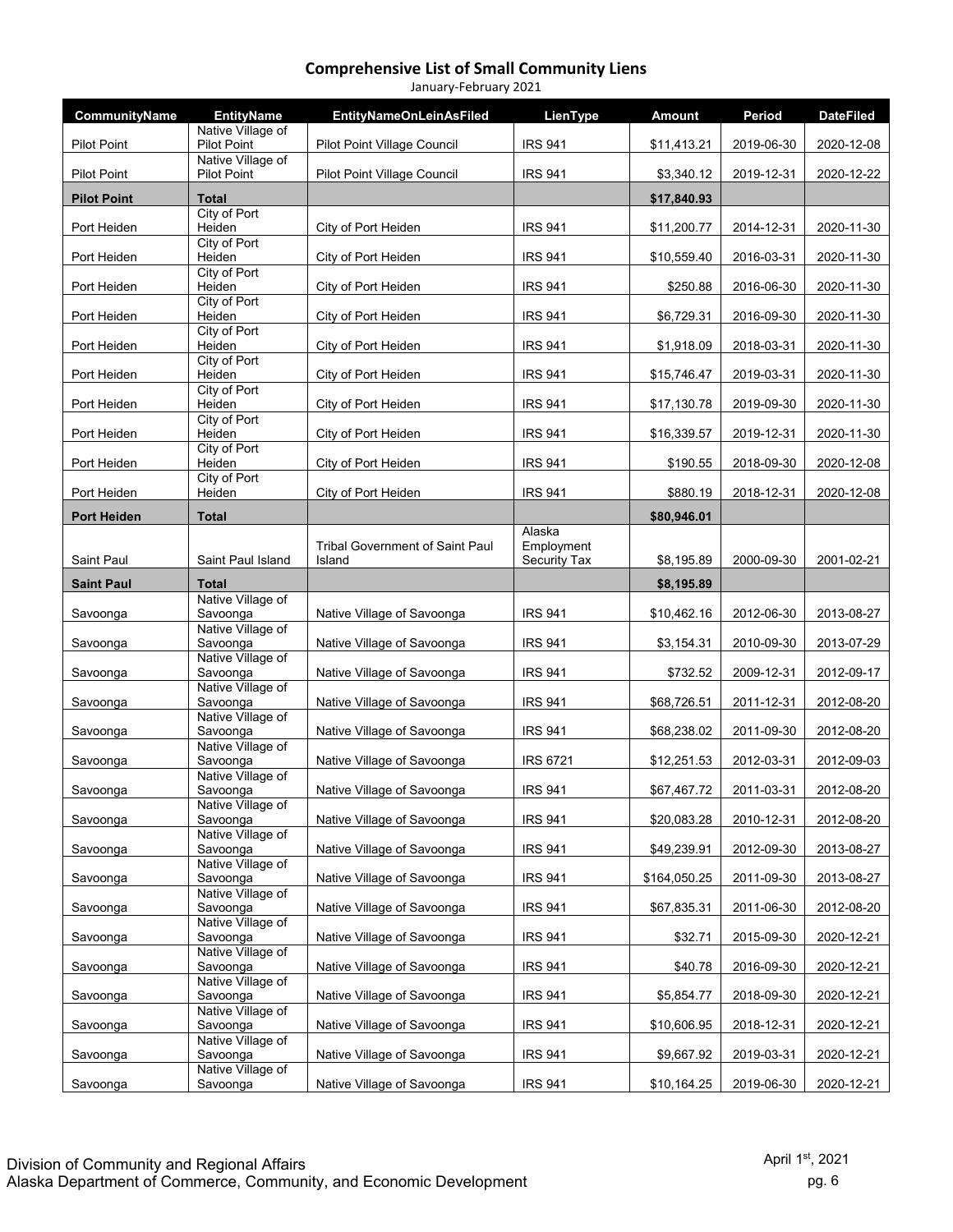| January-February 2021 |                                        |                                              |                                  |                            |                          |                          |  |  |
|-----------------------|----------------------------------------|----------------------------------------------|----------------------------------|----------------------------|--------------------------|--------------------------|--|--|
| CommunityName         | <b>EntityName</b><br>Native Village of | <b>EntityNameOnLeinAsFiled</b>               | LienType                         | <b>Amount</b>              | Period                   | <b>DateFiled</b>         |  |  |
| Savoonga              | Savoonga                               | Native Village of Savoonga                   | <b>IRS 941</b>                   | \$12,163.46                | 2019-09-30               | 2020-12-21               |  |  |
| Savoonga              | Native Village of<br>Savoonga          | Native Village of Savoonga                   | <b>IRS 941</b>                   | \$3,730.35                 | 2019-12-31               | 2020-12-21               |  |  |
| Savoonga              | <b>Total</b>                           |                                              |                                  | \$584,502.71               |                          |                          |  |  |
| Scammon Bay           | City of Scammon<br>Bav                 | City of Scammon Bay                          | <b>IRS 6721</b>                  | \$27,385.68                | 2015-12-31               | 2020-12-15               |  |  |
| Scammon Bay           | City of Scammon<br>Bay                 | City of Scammon Bay                          | <b>IRS 6721</b>                  | \$20,308.76                | 2016-12-31               | 2020-12-15               |  |  |
| Scammon Bay           | City of Scammon<br>Bay                 | City of Scammon Bay                          | <b>IRS 941</b>                   | \$7,654.48                 | 2016-09-30               | 2020-12-15               |  |  |
| Scammon Bay           | City of Scammon<br>Bay                 | City of Scammon Bay                          | <b>IRS 941</b>                   | \$1,425.41                 | 2016-12-31               | 2020-12-15               |  |  |
|                       | City of Scammon                        |                                              |                                  |                            |                          |                          |  |  |
| Scammon Bay           | Bay<br>City of Scammon                 | City of Scammon Bay                          | <b>IRS 941</b>                   | \$3,673.92                 | 2017-03-31               | 2020-12-15               |  |  |
| Scammon Bay           | Bay<br>City of Scammon                 | City of Scammon Bay                          | <b>IRS 941</b>                   | \$16,201.12                | 2017-06-30               | 2020-12-15               |  |  |
| Scammon Bay           | Bay                                    | City of Scammon Bay                          | <b>IRS 941</b>                   | \$1,410.63                 | 2017-09-30               | 2020-12-15               |  |  |
| Scammon Bay           | City of Scammon<br>Bay                 | City of Scammon Bay                          | <b>IRS 941</b>                   | \$3,656.66                 | 2018-03-31               | 2020-12-15               |  |  |
| Scammon Bay           | City of Scammon<br>Bay                 | City of Scammon Bay                          | <b>IRS 941</b>                   | \$4,618.29                 | 2018-06-30               | 2020-12-15               |  |  |
| Scammon Bay           | City of Scammon<br>Bay                 | City of Scammon Bay                          | <b>IRS 941</b>                   | \$3,271.77                 | 2018-09-30               | 2020-12-15               |  |  |
| Scammon Bay           | City of Scammon<br>Bay                 | City of Scammon Bay                          | <b>IRS 941</b>                   | \$2,921.58                 | 2018-12-31               | 2020-12-15               |  |  |
| Scammon Bay           | City of Scammon<br>Bay                 | City of Scammon Bay                          | <b>IRS 941</b>                   | \$4,412.43                 | 2018-09-30               | 2020-12-15               |  |  |
| Scammon Bay           | City of Scammon<br>Bay                 | City of Scammon Bay                          | <b>IRS 941</b>                   | \$1,171.86                 | 2019-12-31               | 2020-12-15               |  |  |
|                       |                                        |                                              |                                  |                            |                          |                          |  |  |
|                       |                                        |                                              |                                  |                            |                          |                          |  |  |
| <b>Scammon Bay</b>    | <b>Total</b>                           |                                              |                                  | \$98,112.59                |                          |                          |  |  |
| Selawik<br>Selawik    | City of Selawik<br>City of Selawik     | Selawik City Council<br>Selawik City Council | <b>IRS 941</b><br><b>IRS 941</b> | \$14,054.33                | 2015-09-14               | 2019-06-25               |  |  |
| Selawik               | City of Selawik                        | Selawik City Council                         | <b>IRS 941</b>                   | \$51,448.01<br>\$68,227.04 | 2019-03-18<br>2017-06-19 | 2019-06-25<br>2019-06-25 |  |  |
| Selawik               | City of Selawik                        | Selawik City Council                         | <b>IRS 941</b>                   | \$48,731.19                | 2018-04-09               | 2019-06-25               |  |  |
| Selawik               | City of Selawik                        | Selawik City Council                         | <b>IRS 941</b>                   | \$20,339.36                | 2019-03-25               | 2019-06-25               |  |  |
| Selawik               | City of Selawik                        | Selawik City Council                         | <b>IRS 941</b>                   | \$25,062.24                | 2018-09-10               | 2019-06-25               |  |  |
| Selawik               | City of Selawik                        | Selawik City Council                         | <b>IRS 941</b>                   | \$70,397.58                | 2016-04-11               | 2019-06-25               |  |  |
| Selawik               | City of Selawik                        | Selawik City Council                         | <b>IRS 941</b>                   | \$41,474.13                | 2017-09-04               | 2019-06-25               |  |  |
| Selawik               | City of Selawik                        | Selawik City Council                         | <b>IRS 941</b>                   | \$75,984.43                | 2017-06-26               | 2019-06-25               |  |  |
| Selawik               | City of Selawik                        | Selawik City Council                         | <b>IRS 941</b>                   | \$45,706.45                | 2016-03-14               | 2019-06-25               |  |  |
| Selawik               | Native Village of<br>Selawik           | Native Village of Selawik                    | Judgment on<br>Confession        | \$39,279.51                | 2011-07-05               | 2011-07-11               |  |  |
| Selawik               | City of Selawik                        | Selawik City Council                         | <b>IRS 941</b>                   | \$87,424.68                | 2016-03-14               | 2019-06-25               |  |  |
| Selawik               | City of Selawik                        | Selawik City Council                         | <b>IRS 941</b>                   | \$36,165.26                | 2018-01-01               | 2019-06-25               |  |  |
| Selawik               | City of Selawik                        | Selawik City Council                         | <b>IRS 941</b>                   | \$39,786.21                | 2017-10-16               | 2019-06-25               |  |  |
| <b>Selawik</b>        | <b>Total</b>                           |                                              |                                  | \$664,080.42               |                          |                          |  |  |
| Shageluk              | <b>Shageluk Native</b><br>Village      | Native Village of Shageluk                   | Claim of Tax Lien                | \$3,466.59                 | 2020-06-30               | 2020-05-14               |  |  |
| Shageluk              | <b>Shageluk Native</b><br>Village      | Native Village of Shageluk                   | Claim of Tax Lien                | \$837.23                   | 2021-01-01               | 2021-02-01               |  |  |
| <b>Shageluk</b>       | <b>Total</b>                           |                                              |                                  | \$4,303.82                 |                          |                          |  |  |
| Shungnak              | City of Shungnak                       | Shungnak City Council                        | Claim of Tax Lien                | \$2,849.81                 | 2020-12-01               | 2020-12-01               |  |  |